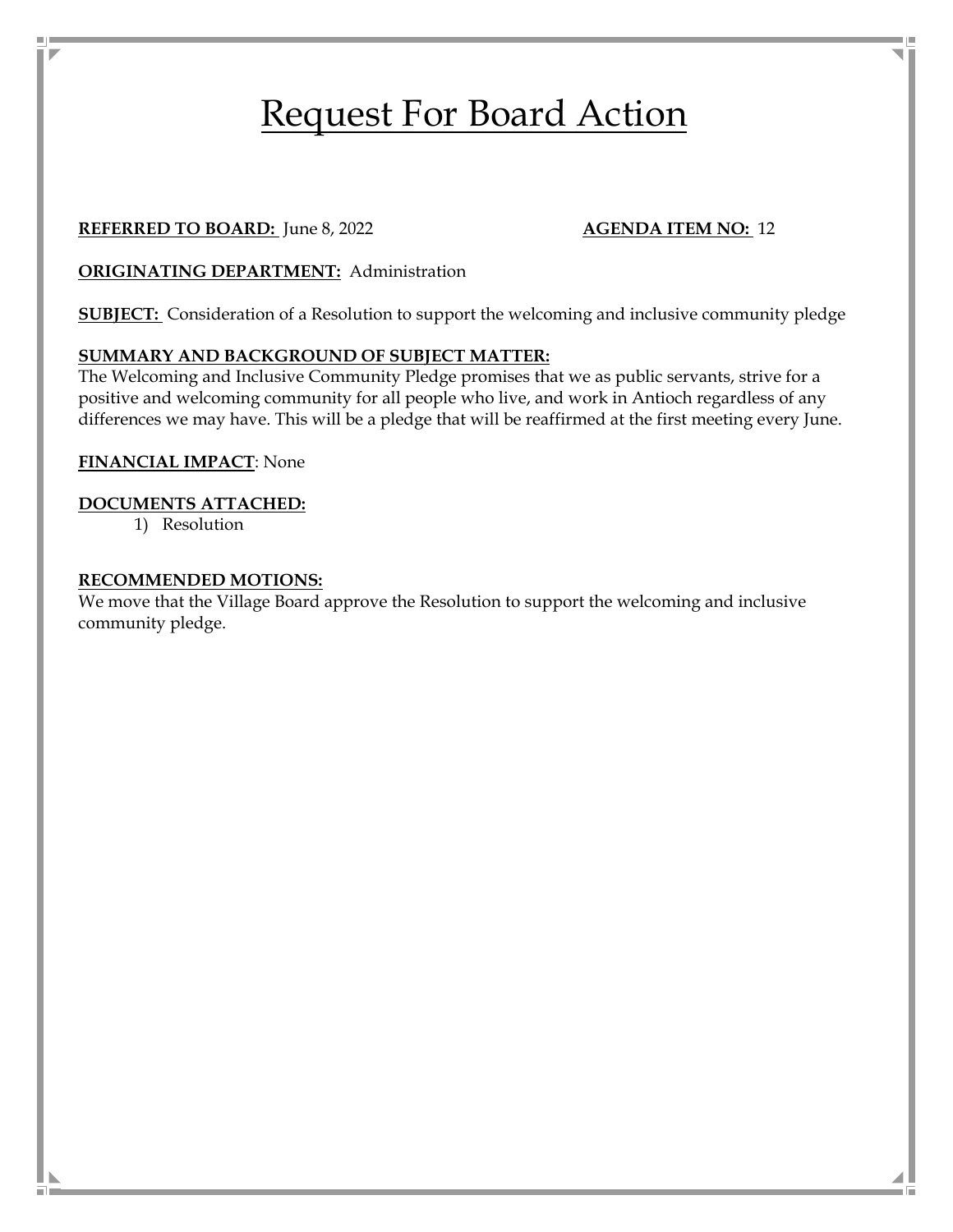#### *Village of Antioch, Illinois*

#### **RESOLUTION 22‐\_\_\_**

#### **A RESOLUTION TO SUPPORT THE WELCOMING AND INCLUSIVE COMMUNITY PLEDGE AND REAFFIRMING RESOLUTION NO. 17‐17 APPROVED MARCH 20, 2017**

**WHEREAS**, the Village of Antioch (the "Village") supports and serves all residents of the Village regardless of their age, ethnicity or sexual orientation, and

WHEREAS, the Village adopted that certain "Resolution to Support the Welcoming and Inclusive Community Pledge" in 2017, and

**WHEREAS**, we by and through this current Resolution restate the Village's support of said Resolution, ratify the previously approved Resolution to "Support the Welcoming and Inclusive Pledge", and

**WHEREAS**, we again commit to helping promote our core American value that no one should be targeted because of their racial, ethnic, immigration or refugee status, religion, sexual orientation, or other social identities, and

**WHEREAS**, as public servants, we have an even greater responsibility to represent all citizens regardless of race, ethnicity, religion or sexual orientation, and to speak out against discrimination and hatred, and

**WHEREAS**, the Welcoming and Inclusive Community Pledge inspired a positive perception of all people and engages individuals to help build a greater capacity for understanding others;

**NOW, THEREFORE, BE IT HEREBY RESOLVED BY THE MAYOR AND VILLAGE BOARD OF TRUSTEES,** that the Village publicly reaffirms the Welcoming and Inclusive Community Pledge and again agrees to support and serve all its citizens and families regardless of their background; and

**FURTHER**, encourages all Village residents to sign the Welcoming and Inclusive Community Pledge.

#### *[REMAINDER OF PAGE INTENTIONALLY LEFT BLANK]*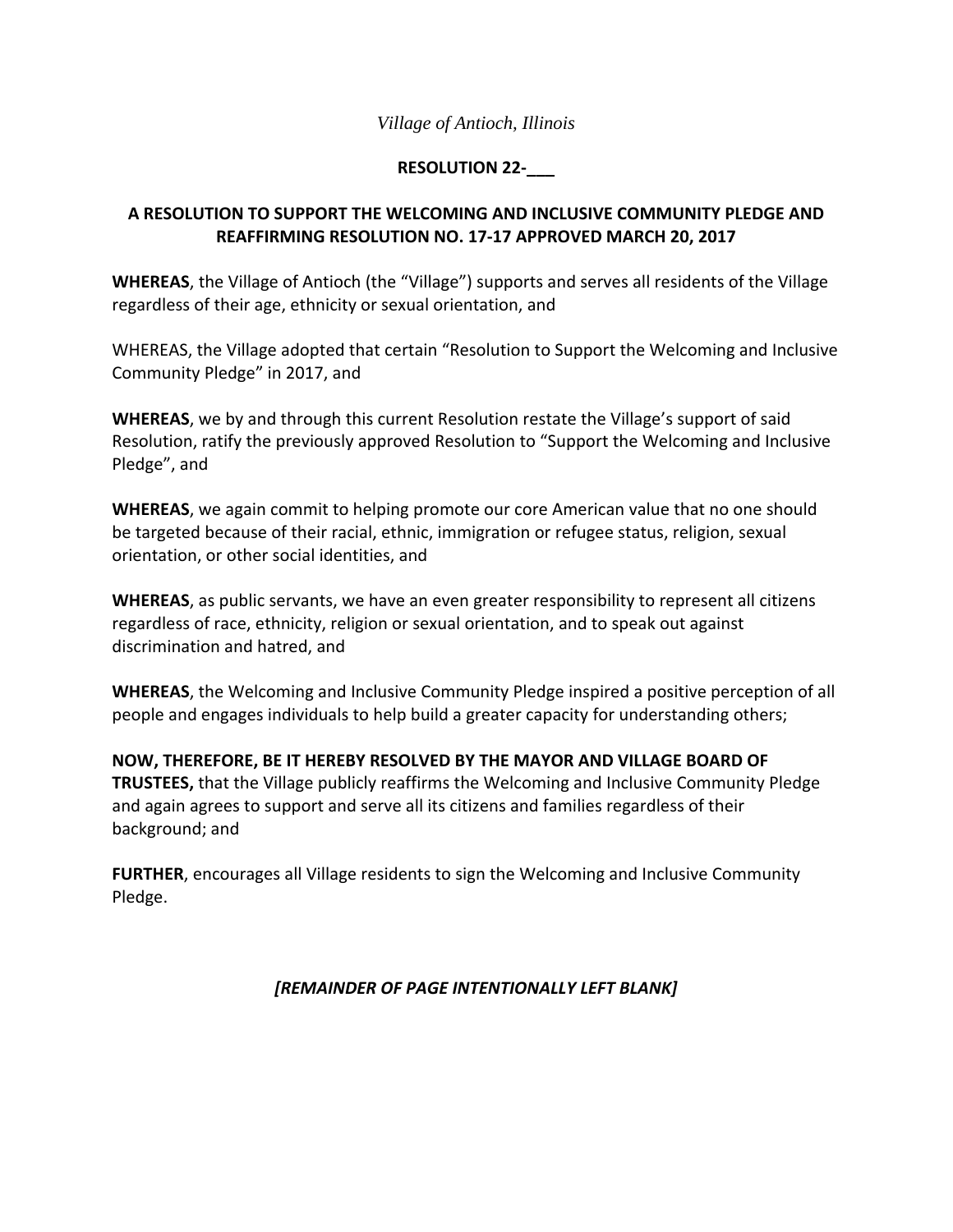**APPROVED** this 8th day of June, 2022

AYES: NAYS: ABSENT:

Scott J. Gartner, Mayor

\_\_\_\_\_\_\_\_\_\_\_\_\_\_\_\_\_\_\_\_\_\_\_\_\_\_\_\_\_\_\_\_\_\_\_\_\_

ATTEST:

Lori K. Romine, Village Clerk

\_\_\_\_\_\_\_\_\_\_\_\_\_\_\_\_\_\_\_\_\_\_\_\_\_\_\_\_\_\_\_\_\_\_\_\_\_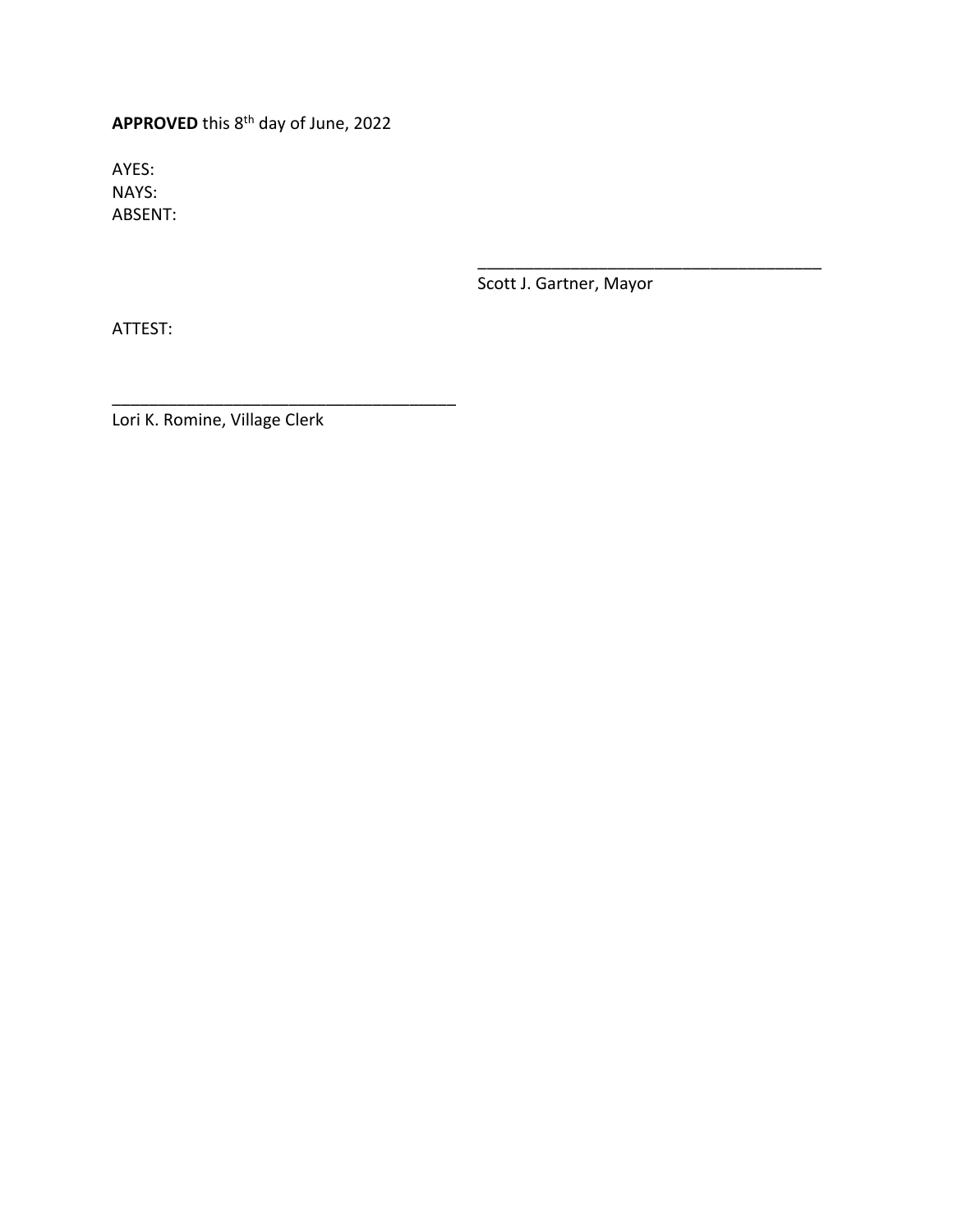### **RESOLUTION 17-17**

#### A RESOLUTION TO SUPPORT THE WELCOMING AND INCLUSIVE COMMUNITY PLEDGE

WHEREAS, the Village of Antioch supports and serves all residents of the Village regardless of their background, and

WHEREAS, we support the Welcoming and Inclusive Community Pledge and commit to calling out hate and discrimination when we see it, and

WHEREAS, we commit to helping promote our core American value that no one should be targeted because of their racial, ethnic, immigration or refugee status, religion, sexual orientation, or other social identities, and

WHEREAS, as public servants we have an even greater responsibility to speak out against discrimination, xenophobia, and hatred because when the unacceptable becomes the norm in our society, human rights for all are threatened, and

WHEREAS, the Welcoming and Inclusive Community Pledge inspires a positive perception of all people and engages individuals to help build a greater capacity for understanding others;

NOW, THEREFORE, BE IT HEREBY RESOLVED BY THE MAYOR AND VILLAGE BOARD OF TRUSTEES, that the Village publicly endorses the Welcoming and Inclusive Community Pledge and agrees to support and serve all of its citizens and families regardless of their background; and

FURTHER, encourages all residents of the Village of Antioch to sign the Welcoming and Inclusive Community Pledge.

APPROVED this 20<sup>th</sup> day of March, 2017.

AYES: 6: Macek, Poulos, Jozwiak, Dominiak, Pierce and Johnson. NAYS: 0. ABSENT: 0.

/Hanson, Mayor  $\mathsf{ATTEST}\colon$ K. Romine, Village Cler  $\mathcal{E}_{\mathcal{A}^{\ast}}$ **ALESSOR**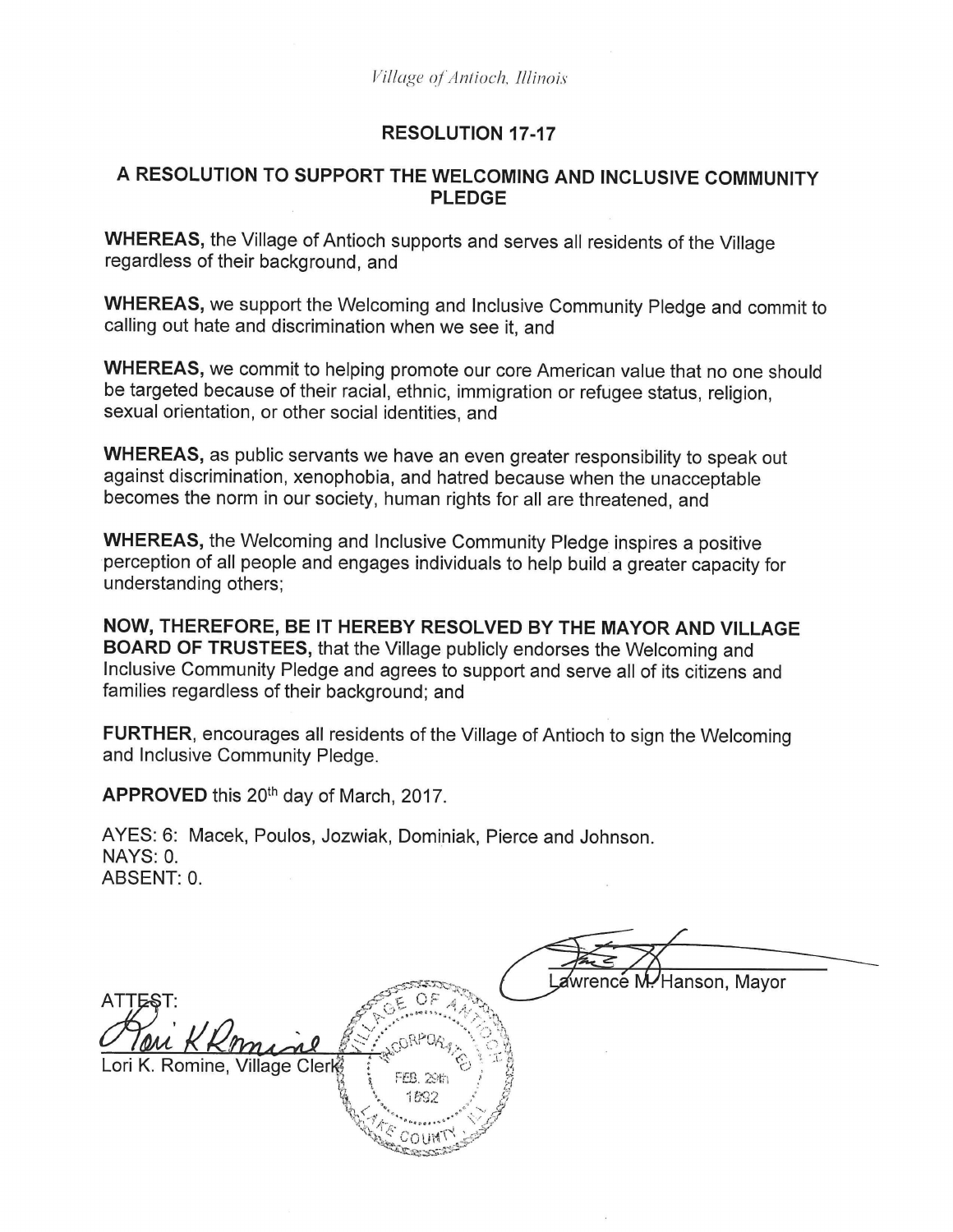# Welcoming and Inclusive Community Pledge

## #LCLeadByExample

I pledge to stand against hate and discrimination and affirm that Lake County should be a welcoming community for all.

I am proud of Lake County's diversity. I recognize that at every level of American society, people of all backgrounds contribute to our democracy, culture, and economy. We must advance the fundamental rights and principles upon which the United States was founded, establishing the equality and dignity of all people regardless of their background.

I condemn any verbal or non-verbal attacks, harassment, or intimidation based on race, ethnicity, color, immigration or refugee status, religion or creed, gender or sexual orientation, age, mental or physical disability, veteran status, or other social identities, as well as discourse that disrespects or degrades people's identities, needs, and beliefs. From our schools to our neighborhoods and our government buildings, Lake County must be a place that respects our differences and believes that diverse perspectives create better outcomes.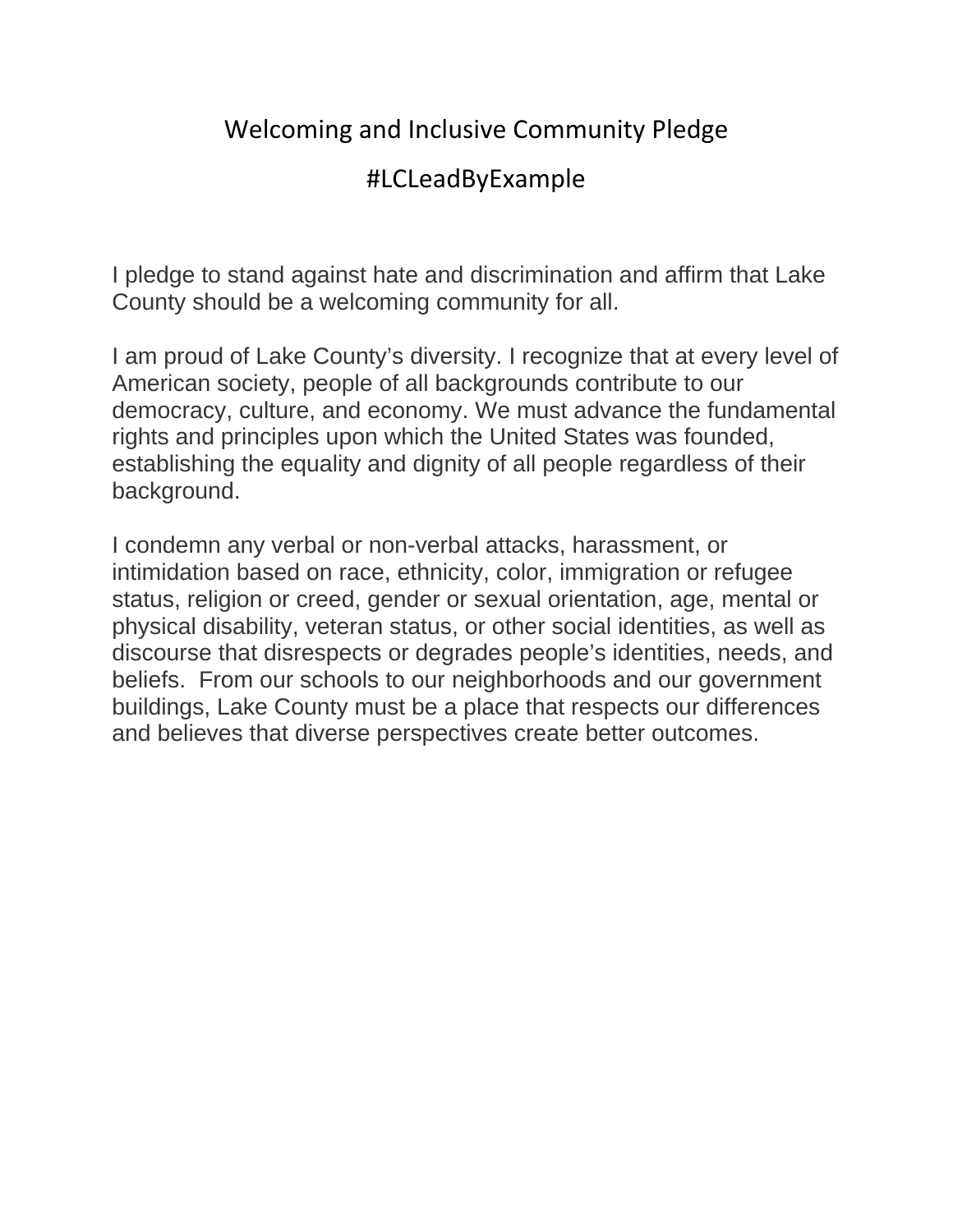#### **Statement from The Partnership for a Safer Lake County**

Dear Residents of Lake County,

The Partnership for a Safer Lake County upholds the values of human dignity, collective responsibility, self-determination, diversity, education, collaboration, and compassion. Consistent with our mission and values, we envision a county that is inclusive, respectful and safe for all people, and are deeply committed to fostering that culture in Lake County.

The Partnership believes that it is up to each and every one of us to create this culture of inclusivity and respect. Please lead with us by example by treating our families and neighbors with respect, dignity, and compassion. By doing so, we will all make Lake County a warmer, more inviting place in which to live, grow, and thrive.

Submitted by The Partnership for a Safer Lake County\* Jamie Kephart, Gail Weil, Co-Chairs December 5, 2016 \*generously supported by The Lake County Community Foundation -----------------



#### **The Partnership for a Safer Lake County**

The Partnership for a Safer Lake County is a community of organizations and individuals committed to ending violence in Lake County. Through public awareness, coordination of services, and advocacy, the Partnership will combat violence of all kinds including child abuse, elder abuse, sexual assault, human trafficking, LGBTQ crimes, and domestic violence. It is something that must be done, and cannot be done working alone.

#### **Partnership Members**

Dr. Alicen J. McGowan; A Safe Place; Advocate Condell Medical Center; Catholic Charities of the Archdiocese of Chicago, Lake County Services; Charlene D. Quint, Counselor at Law, LLC; College of Lake County; Community Youth Network; Family Service of Lake County; Farmworker & Landscaper Advocacy Project (FLAP); Heart of the City; Highland Park-Highwood Legal Aid Clinic; Illinois Fire Chiefs Association; Jamie Kephart; Jewish Child & Family Services; Jewish Coalition Against Sex Trafficking (JCAST) Chicago; Kelly Rose; Lake County Health Department and Community Health Center; Lake County Housing Authority; Lake County Sheriff's Office; Lauri Halbeck, LCSW; Mano a Mano Family Resource Center; Marilyn Reinish, LCSW; Most Blessed Trinity - Community Social Services (CSS); Mothers on a Mission to Stop Violence (MOMSV); Mother's Trust Foundation; National Council of Jewish Women (NCJW) Chicago North Shore Section; Nicasa Behavioral Health Services; Noah's Rest, Inc.; Prairie State Legal Services, Inc.; SHALVA; Stepping Stones Network; The Schmeissing Allstate Agency; United Way Lake County; Urban Muslim Minority Alliance (UMMA); YWCA Lake County; Zacharias Sexual Abuse Center